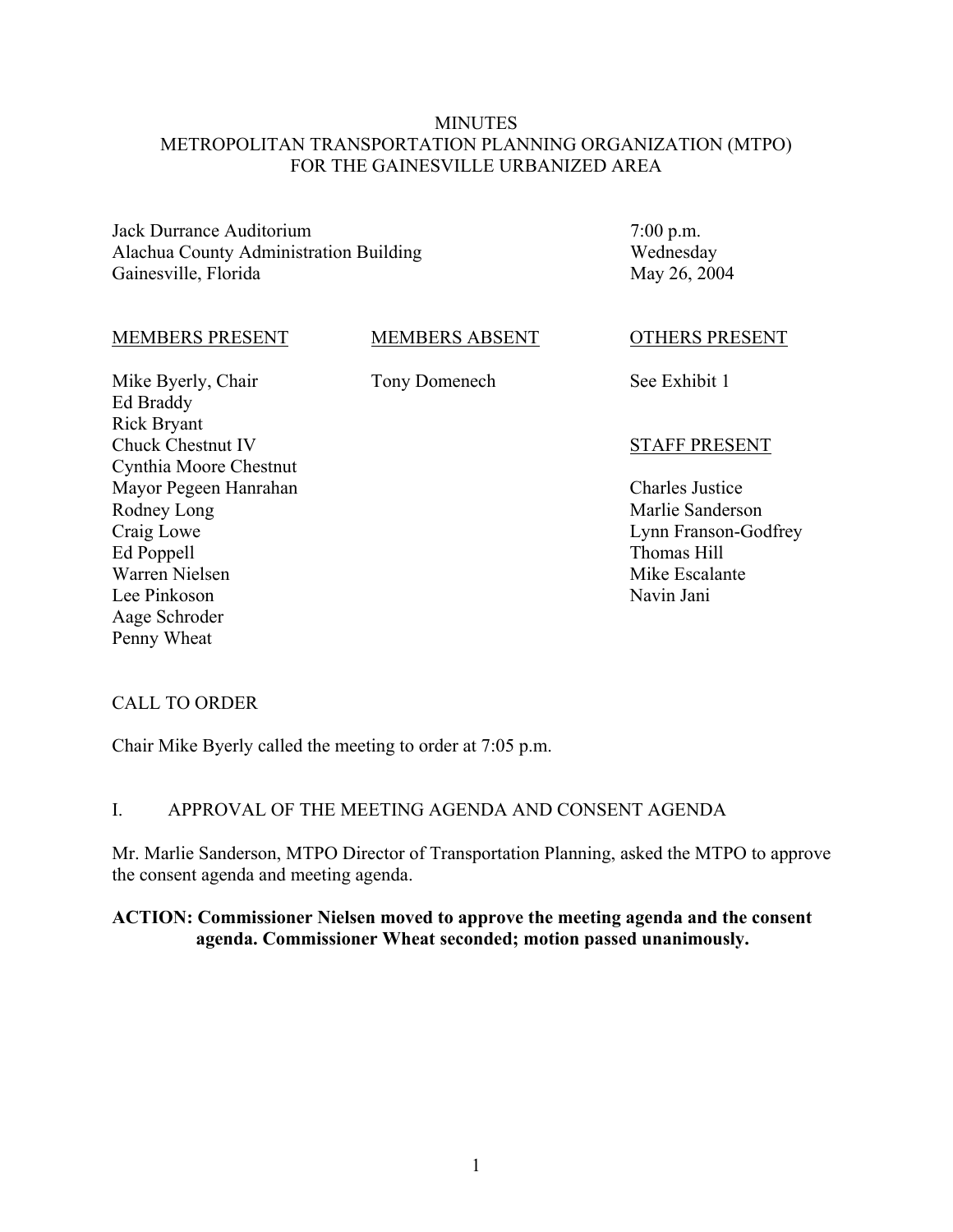## II. TRANSPORTATION IMPROVEMENT PROGRAM (TIP)

Mr. Sanderson stated that the TIP is the most important document that is approved annually by the MTPO. He noted that this year's document authorizes about \$28 million in Federal funds for projects within the Gainesville Metropolitan Area (GMA). He added that, in order for Federal funds to be spent in the GMA, they must be approved by the MTPO and included in this report.

The following citizens discussed this agenda item:

| Jack Varnon   | Jonoburren Holten | Walter Willard |
|---------------|-------------------|----------------|
| Ricky Blalock |                   |                |

A member of the MTPO suggested that MTPO staff contact the MTPO Attorney regarding Americans with Disability Act (ADA) requirements for availability of MTPO meeting materials.

## **ACTION: Commissioner Nielsen moved to approve the Fiscal Years 2003/2004 - 2007/2008 TIP. Commissioner Pinkoson seconded; motion passed unanimously.**

### III. TRANSPORTATION DISADVANTAGED PROGRAM- COORDINATOR EVALUATION

Mr. Sanderson stated that the Alachua County Transportation Disadvantaged Coordinating Board has completed its six-month probation evaluation of the Community Transportation Coordinator, MV Transportation.

Ms. Lynn Franson-Godfrey, MTPO Senior Planner, discussed the evaluation and reported the Alachua County Transportation Disadvantaged Coordinating Board recommendations. She said that MV Transportation staff would provide a presentation.

Mr. Rich Rogers, MV Transportation Senior Vice President, Mr. Mark Elias, MV Transportation Operations Manager, and Mr. Harold Humphries, MV Transportation General Manager, discussed MV Transportation's performance and answered questions.

A member of the MTPO requested that MV Transportation provide information on its outreach program.

A member of the MTPO stated that there needs to be a better measure for ontime performance than just using the drivers' manifests.

Ms. Franson-Godfrey discussed the Board's recommendations and answered questions.

Mr. Elias and Mr. Humphries continued to answer questions regarding MV Transportation's performance.

Mr. Jeff Logan, Regional Transit System Director, discussed a comparison of the ontime performance between MV Transportation and the previous Coordinator.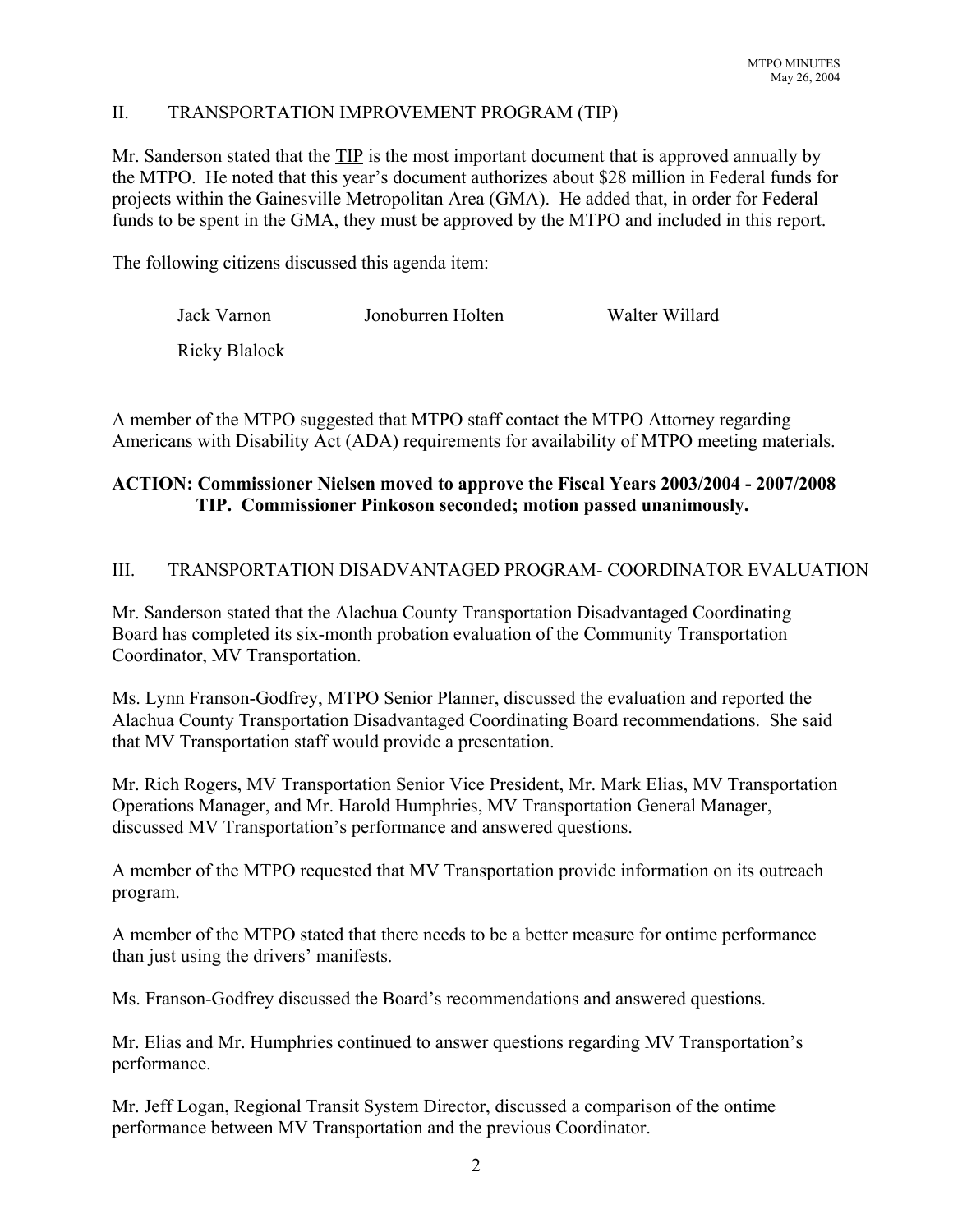The following persons spoke concerning the Community Transportation Coordinator evaluation:

| <b>Sheryl Conner</b> | Zach Andrews  | Cathy Blalock  | Jack Varnon        |
|----------------------|---------------|----------------|--------------------|
| Walter Willard       | Ricky Blalock | Jackie Hatcher | Jeannette Thompson |

## **ACTION: Commissioner Pinkoson moved to direct MTPO staff to develop measures to evaluate on-time and call-hold performance. Commissioner Lowe seconded; motion passed unanimously.**

### IV. ALACHUA COUNTYWIDE BICYCLE MASTER PLAN ADDENDUM

Mr. Sanderson stated that the MTPO, at its November  $20<sup>th</sup>$  meeting, authorized its staff to contract with the University of Florida's (UF) School of Architecture to prepare this Plan Addendum. He said that a Steering Committee composed of representatives of the Bicycle/Pedestrian Advisory Board, Citizens Advisory Committee, Technical Advisory Committee and Florida Department of Transportation staff met several times this past spring to review and comment on the Plan Addendum. He added that there was a Bicycle Master Plan public workshop on April 1st.

Mr. Martin Gold, UF Associate Professor, discussed the Plan Addendum and answered questions.

The following citizens discussed this agenda item:

| Kent Perkins    | Justin Kristin | <b>Chandler Otis</b> |
|-----------------|----------------|----------------------|
| Douglas Mullins | Martha Kohen   |                      |

### **ACTION: Commissioner Wheat moved to approve the Alachua Countywide Bicycle Master Plan Addendum. Commissioner Nielsen seconded; motion passed 8 to 1.**

### V. UNFUNDED PROJECT PRIORITIES

Mr. Sanderson stated that, each year, the MTPO develops recommended transportation priorities for projects that are needed but not currently funded. He said that this information is used by FDOT each fall to develop its Tentative Five Year Work Program. He added that, by Florida Statute, the MTPO's "List of Priority Projects" must be submitted to FDOT by October 1, 2004. He noted that FDOT staff has asked for the MTPO's Fiscal Year 2005/2006 - 2009/2010 List of Priority Projects by July 1<sup>st</sup> so that it may begin development of its Tentative Five Year Work Program. He said that the draft document includes the recommendations from the Alachua County Traffic Safety Team, Alachua County Transportation Disadvantaged Coordinating Board staff, Gainesville Regional Airport staff, Regional Transit System staff, City of Gainesville and Alachua County Public Works Department staffs and MTPO Advisory Committees and staff. He discussed the Table 1, Enhancement Priorities, MTPO Advisory Committee recommendations and answered questions.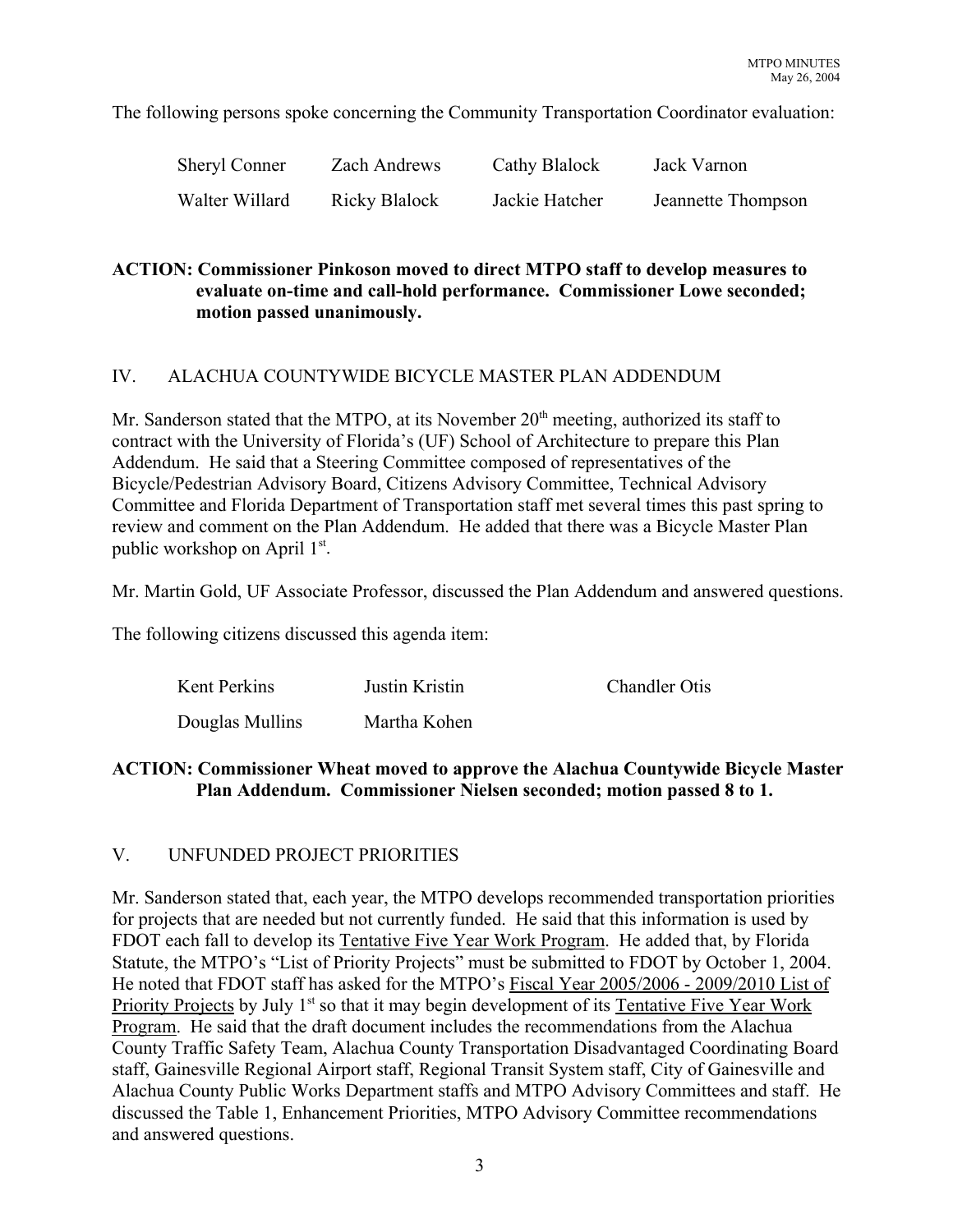Mr. Michael Fay, Alachua County Public Works Department Assistant Director, discussed the County's bicycle priorities and answered questions.

Mr. Sanderson reported the MTPO Advisory Committee recommendations for the intermodal connectivity priorities.

Telephoned-in comments regarding the intermodal connectivity priorities from Mr. Richard Selwach were passed to the MTPO.

## **ACTION: Commissioner Long moved to amend Table 2- Fiscal Years 2005/2006 - 2009/2010, Intermodal Connectivity Priorities to reverse Priority # 2 and Priority # 3. Commissioner Lowe seconded; motion passed unanimously.**

Mr. Sanderson reported the MTPO Advisory Committee recommendations for the public transportation priorities. He and Ms. Teresa Scott, Gainesville Public Works Director, discussed the public transportation priorities and answered questions.

Mr Sanderson reported the MTPO Advisory Committee recommendations for the Surface Transportation Program (STP) priorities. He also reported the MTPO Advisory Committee recommendations for the traffic operations priorities. He discussed traffic operations priorities and answered questions.

Telephoned-in comments regarding the traffic operations priorities from Ms. Amy Rush were passed to the MTPO.

# **ACTION: Commissioner Pinkoson moved to approve:**

- **1. Table 1- Fiscal Years 2005/2006 2009/2010 Enhancement Priorities;**
- **2. Table 3- Fiscal Years 2005/2006 2009/2010, Public Transportation Priorities;**
- **3. Table 4- Fiscal Years 2005/2006 2009/2010, Safety Priorities;**
- **4. Table 5- Fiscal Years 2005/2006 2009/2010, Surface Transportation Program (STP) Priorities;**
- **5. Table 6, Fiscal Years 2005/2006 2009/2010 Traffic Operations Priorities;**
- **6. Table 7- Fiscal Years 2005/2006 2009/2010, Transportation Disadvantaged Priorities- Transportation Disadvantaged Trust Fund; and**
- **7. Table 8- Fiscal Years 2005/2006 2009/2010, Transportation Disadvantaged Priorities- Federal Transit Administration Section 5311- Nonurbanized Area Formula Program.**

**Commissioner Nielsen seconded; motion passed unanimously.**

**ACTION: Commissioner Long moved to approve Table 2- Fiscal Years 2005/2006 - 2009/2010,**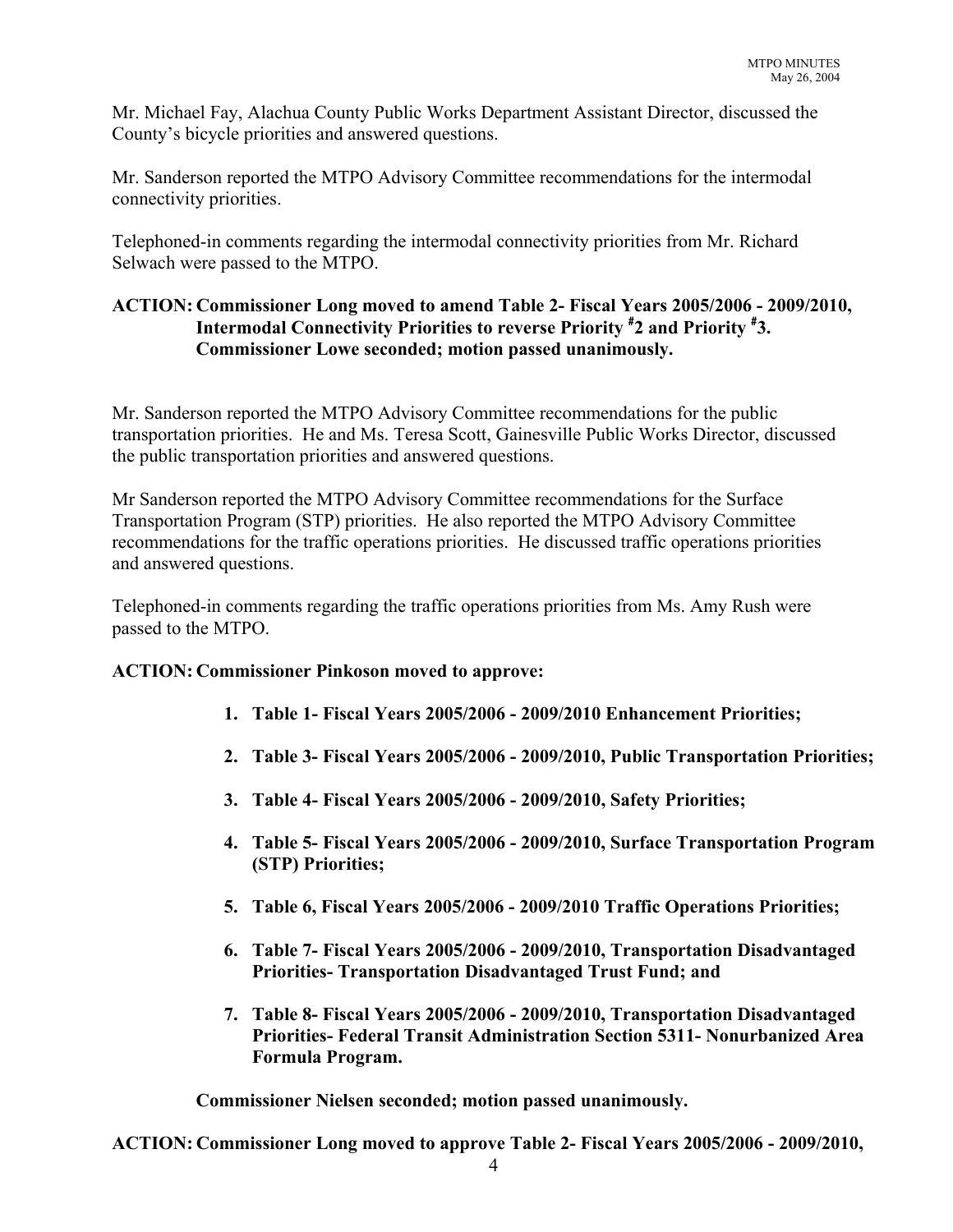### **Intermodal Connectivity Priorities as previously amended. Commissioner Lowe seconded; motion passed unanimously.**

## VI. YEAR 2025 LONG RANGE TRANSPORTATION PLAN UPDATE-APRIL WORKSHOPS

Mr. Sanderson discussed the April workshop results and answered questions.

# VII. NEXT MTPO MEETING

Mr. Sanderson stated that, currently, there aren't any agenda items that require action by the MTPO before its scheduled July meeting.

### VIII. COMMENTS

# A. MTPO MEMBER COMMENTS

There were no comments.

### B. CITIZENS COMMENTS

There were no comments.

### C. CHAIR'S REPORT

There were no comments.

### ADJOURNMENT

Chair Byerly adjourned the meeting at 11:25 p.m.

Date **Date** Rodney J. Long, Secretary/Treasurer

 $\mathcal{L}_\text{max}$  , and the contribution of the contribution of the contribution of the contribution of the contribution of the contribution of the contribution of the contribution of the contribution of the contribution of t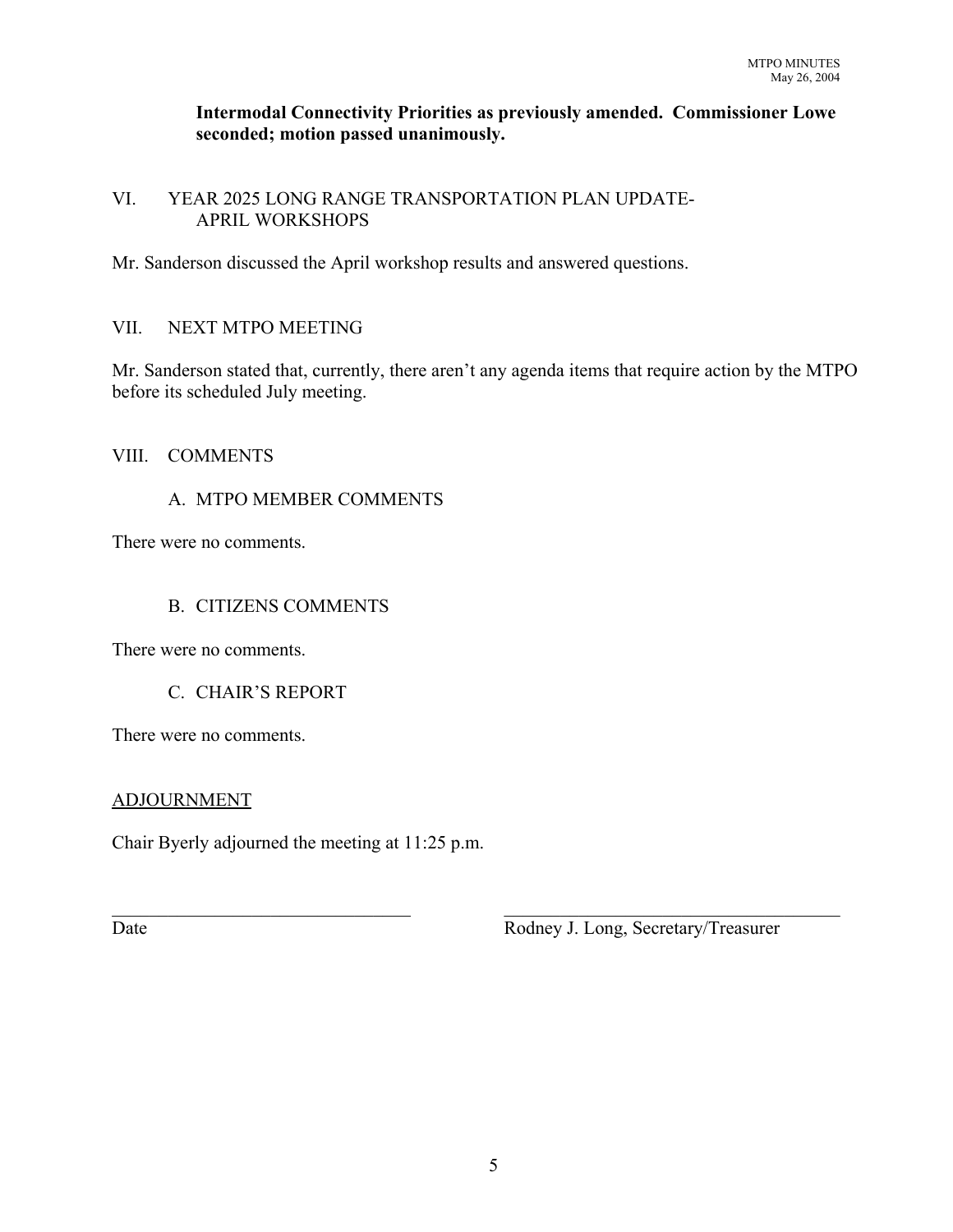### **EXHIBIT 1**

| <b>Florida Department</b><br>of Transportation | <b>Alachua County</b> | <b>City of Gainesville</b> |
|------------------------------------------------|-----------------------|----------------------------|
| <b>Steve Crawford</b>                          | David Cerlanek        | Staci Graff                |
| Doreen Joyner-Howard                           | Michael Fay           | Jeff Logan                 |
| Suraya Teeple                                  | John Sabatella        | <b>Shenley Neely</b>       |
|                                                | Richard Hedrick       | <b>Teresa Scott</b>        |
|                                                |                       |                            |
|                                                |                       |                            |
|                                                |                       |                            |
|                                                |                       |                            |
|                                                |                       |                            |
|                                                |                       |                            |
|                                                |                       |                            |
|                                                |                       |                            |
|                                                |                       |                            |
|                                                |                       |                            |
|                                                |                       |                            |
|                                                |                       |                            |
|                                                |                       |                            |
|                                                |                       |                            |
|                                                |                       |                            |
|                                                |                       |                            |
|                                                |                       |                            |
|                                                |                       |                            |
|                                                |                       |                            |
|                                                |                       |                            |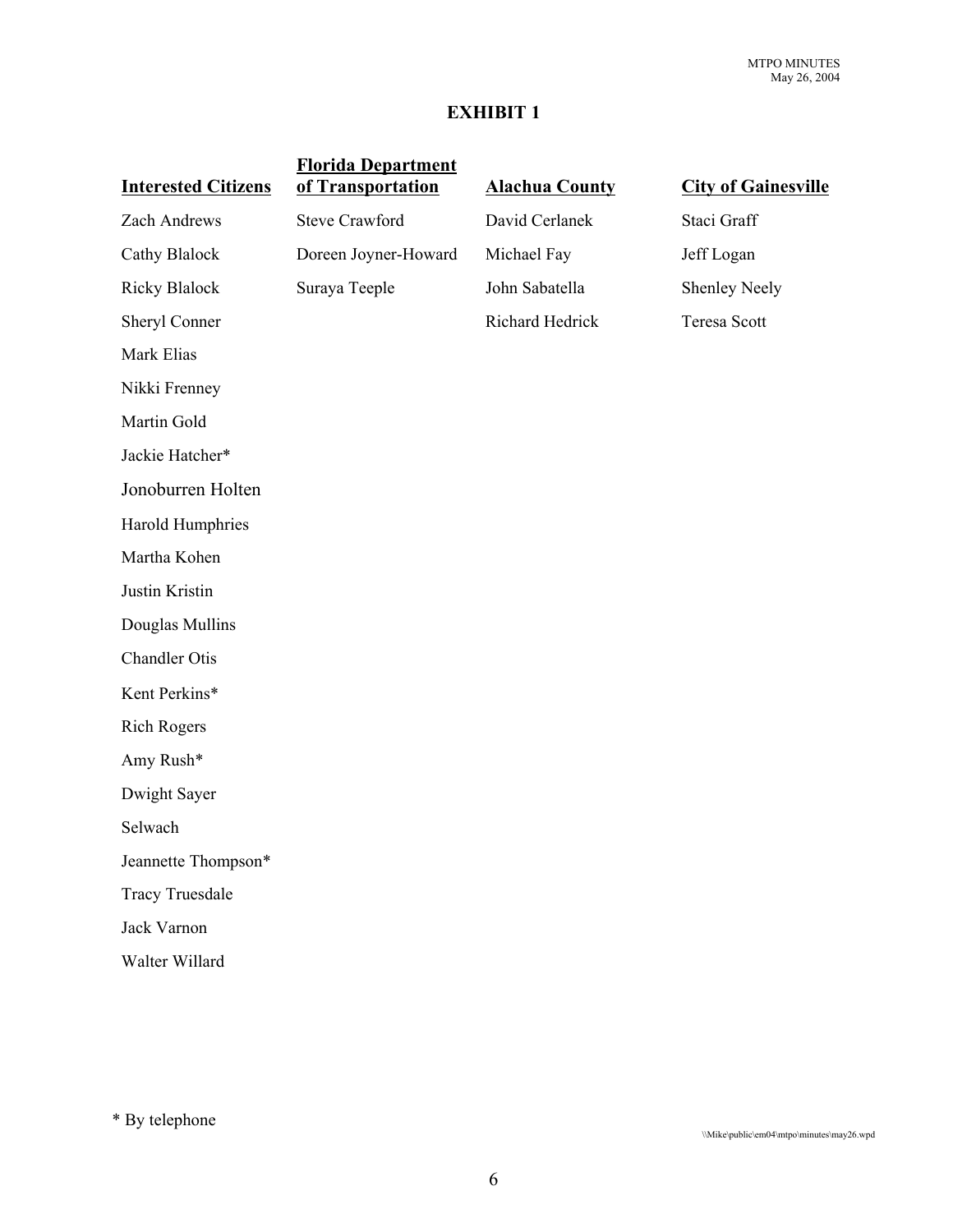

**METROPOLITAN TRANSPORTATION PLANNING ORGANIZATION FOR THE GAINESVILLE URBANIZED AREA**

**Jack Durrance Auditorium Wednesday, 7:00 p.m.** Alachua County Administration Building May 26, 2004 **Gainesville, Florida**

### **STAFF RECOMMENDATION**

| Page $*1$        | <b>CA.1</b> | <b>MTPO Minutes- March 16, 2004</b>                                                                                                                | <b>APPROVE MINUTES</b>                         |
|------------------|-------------|----------------------------------------------------------------------------------------------------------------------------------------------------|------------------------------------------------|
|                  |             | This set of MTPO minutes is ready for review                                                                                                       |                                                |
| Page $*11$ CA. 2 |             | <b>School Transportation Sub-Committee</b><br><b>Report</b>                                                                                        | <b>APPROVE JOINT</b><br><b>RECOMMENDATIONS</b> |
|                  |             | The MTPO asked the Alachua County Traffic Safety Team to work with School<br>Board staff concerning courtesy bussing issues                        |                                                |
| Page $*43$ CA. 3 |             | <b>Resurfacing Project-US 441 (Williston</b><br>Road south to the Marion County Line)<br>The Design Team has developed its project recommendations | <b>APPROVE JOINT</b><br><b>RECOMMENDATIONS</b> |
| Page #53 CA. 4   |             | <b>Resurfacing Project-US 441 (Archer</b><br><b>Road south to Williston Road)</b><br>The Design Team has developed its project recommendations     | <b>APPROVE JOINT</b><br><b>RECOMMENDATIONS</b> |
| Page #61 CA. 5   |             | Resurfacing Project- NW 39th Avenue<br>(Interstate 75 east to NW 43rd Street)                                                                      | <b>APPROVE STAFF</b><br><b>RECOMMENDATIONS</b> |
|                  |             | The Design Team has developed its project recommendations                                                                                          |                                                |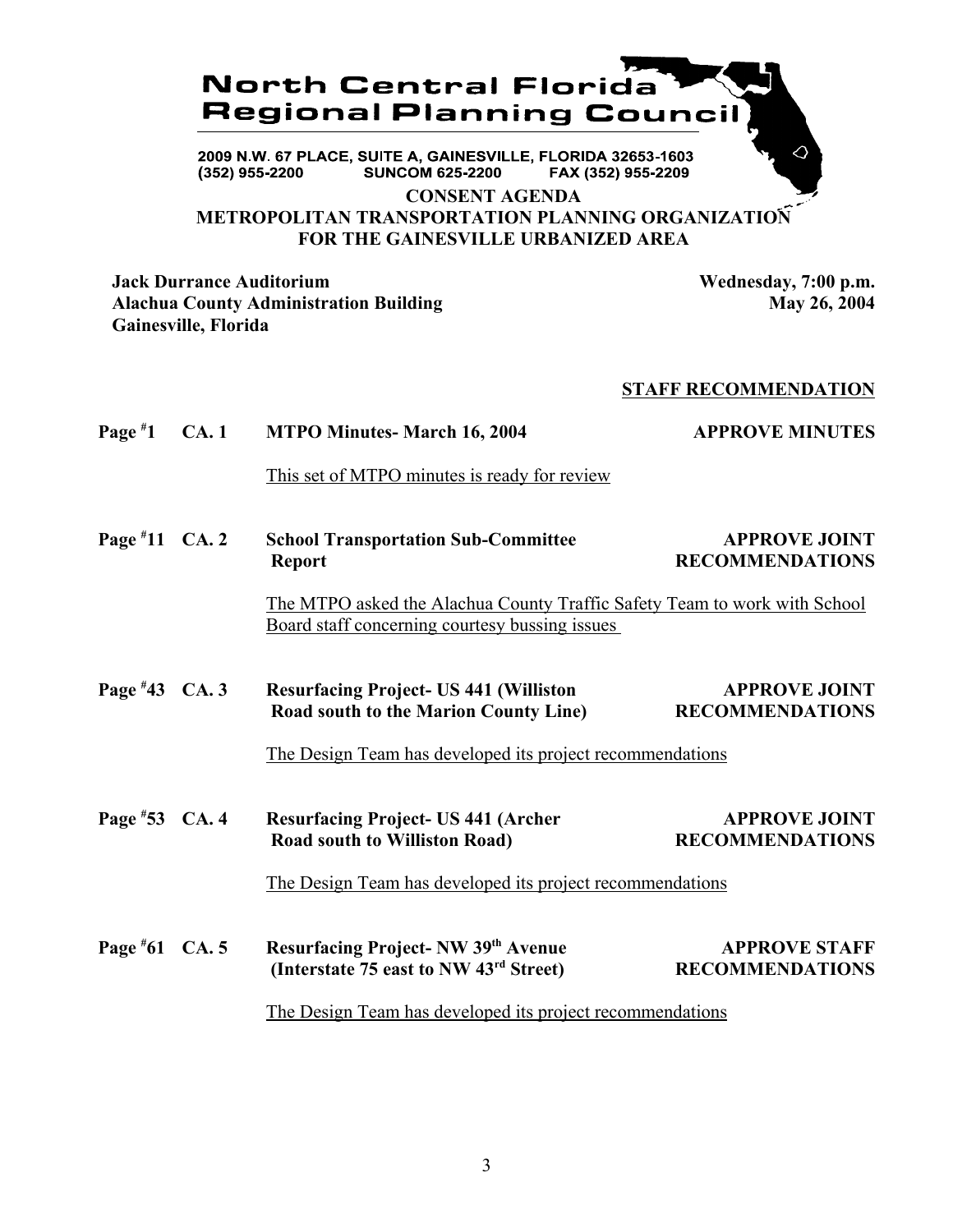| Page $*67$ CA. 6 |      | <b>Resurfacing Project-Williston Road</b><br>(SW 34 <sup>th</sup> Street east to US 441)                                                   | <b>APPROVE JOINT</b><br><b>RECOMMENDATIONS</b>         |  |
|------------------|------|--------------------------------------------------------------------------------------------------------------------------------------------|--------------------------------------------------------|--|
|                  |      | The Design Team has developed its project recommendations                                                                                  |                                                        |  |
| Page #77 CA. 7   |      | <b>Design Team Project Review-</b><br><b>Additional Projects</b>                                                                           | <b>APPROVE STAFF</b><br><b>RECOMMENDATION</b>          |  |
|                  |      | The Design Team has developed its project recommendations                                                                                  |                                                        |  |
| Page #79         | CA.8 | <b>MTPO Certification</b>                                                                                                                  | <b>AUTHORIZE CHAIR TO</b><br><b>SIGN CERTIFICATION</b> |  |
|                  |      | The Florida Department of Transportation (FDOT) is recommending that the MTPO<br>planning process be certified                             |                                                        |  |
| Page #107 CA. 9  |      | <b>Census 2000 Urban Boundary Map</b>                                                                                                      | <b>APPROVE JOINT</b><br><b>RECOMMENDATION</b>          |  |
|                  |      | This adopted map is being revised in order to improve the boundary between<br>transitioning areas and urban areas                          |                                                        |  |
| Page #111 CA. 10 |      | <b>Intelligent Transportation System (ITS) Consortium</b>                                                                                  | <b>APPROVE JOINT</b><br><b>RECOMMENDATION</b>          |  |
|                  |      | The Florida Department of Transportation has requested that the MTPO establish this<br>Consortium of local agencies to review ITS projects |                                                        |  |
| Page #115 CA. 11 |      | <b>Transportation Disadvantaged Program-</b><br>2004-2005 Planning Grant Application                                                       | <b>APPROVE APPLICATION</b>                             |  |
|                  |      | This annual application is submitted in order to receive state funds to support<br>this program                                            |                                                        |  |
| Page #119 CA. 12 |      | <b>Transportation Disadvantaged Program-</b><br><b>Medicaid Non-Emergency Transportation</b>                                               | <b>AUTHORIZE CHAIR</b><br><b>TO SIGN LETTER</b>        |  |
|                  |      | The Florida Commission for the Disadvantaged is asking planning agencies to<br>sign a letter of intent to conduct Medicaid monitoring      |                                                        |  |